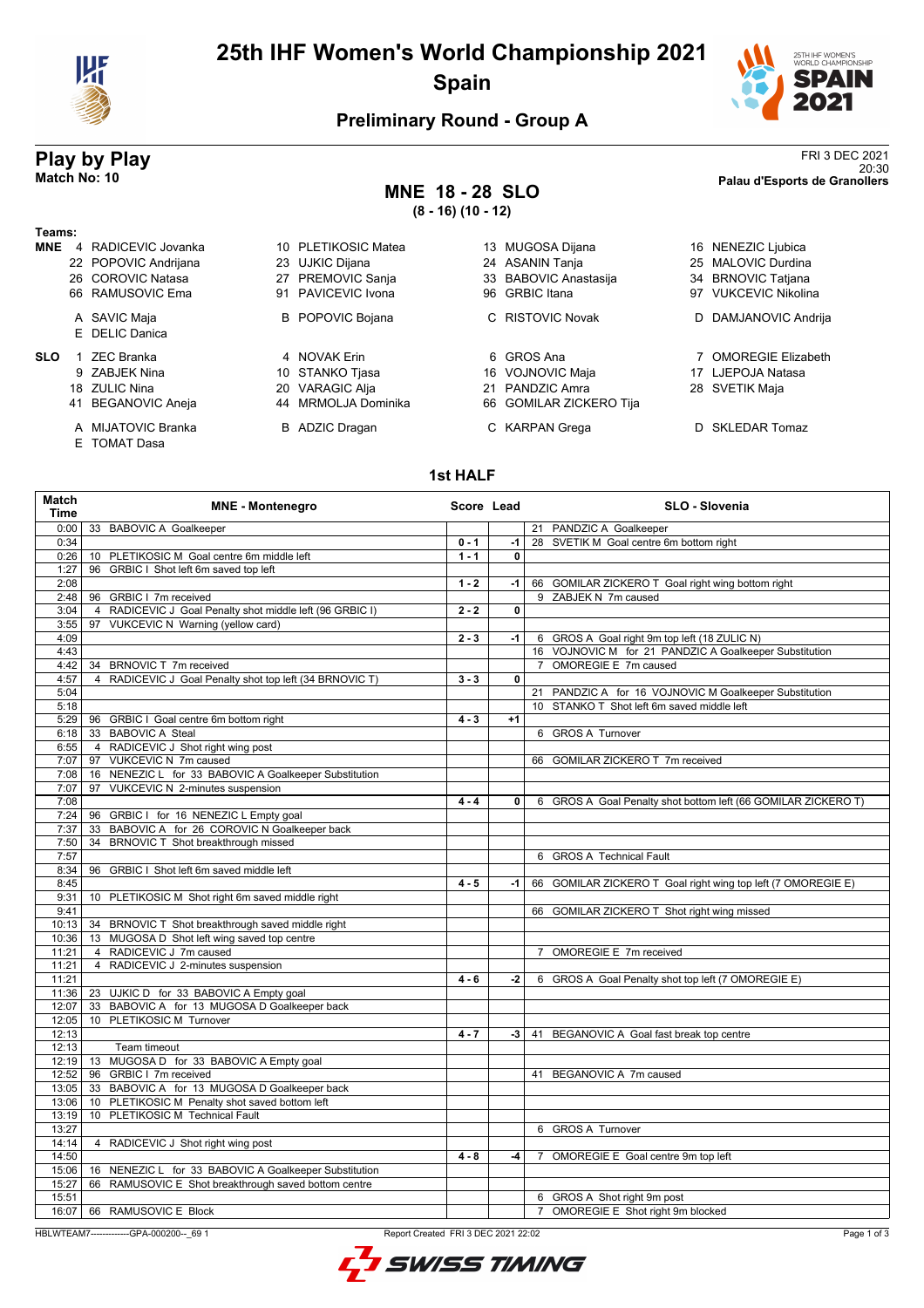

# **25th IHF Women's World Championship 2021 Spain**



# **Preliminary Round - Group A**

**Play by Play**<br>Match No: 10<br>Palau d'Esports de Granollers 20:30 **Match No: 10 Palau d'Esports de Granollers**

### **MNE 18 - 28 SLO (8 - 16) (10 - 12)**

#### **1st HALF**

| 16:28<br>16:48<br>96<br>17:13 | <b>GRBIC   Turnover</b><br>4 RADICEVIC J Shot right wing saved middle right | $4 - 9$  |                 | 10 STANKO T Shot left 9m missed                                |
|-------------------------------|-----------------------------------------------------------------------------|----------|-----------------|----------------------------------------------------------------|
|                               |                                                                             |          |                 |                                                                |
|                               |                                                                             |          |                 | 66 GOMILAR ZICKERO T Steal                                     |
|                               |                                                                             |          | $-5$            | 41 BEGANOVIC A Goal left 6m middle left (10 STANKO T)          |
| 17:51                         |                                                                             |          |                 |                                                                |
| 18:27                         |                                                                             | $4 - 10$ | -6 l            | 18 ZULIC N Goal left 6m top right (6 GROS A)                   |
| 19:16                         | 13 MUGOSA D Shot left wing missed                                           |          |                 |                                                                |
| 19:48                         |                                                                             | $4 - 11$ | $-7$            | 10 STANKO T Goal left 6m bottom right                          |
| 20:18<br>91                   | PAVICEVIC I Goal left wing bottom left (10 PLETIKOSIC M)                    | $5 - 11$ | $-6$            |                                                                |
| 21:06                         |                                                                             | $5 - 12$ | $-7$            | 66 GOMILAR ZICKERO T Goal right wing middle right (18 ZULIC N) |
| 21:34                         | 34 BRNOVIC T Goal breakthrough bottom right                                 | $6 - 12$ | -6              |                                                                |
| 22:02                         |                                                                             | $6 - 13$ | $\overline{.7}$ | 6 GROS A Goal right 9m top left                                |
| 22:42                         | 10 PLETIKOSIC M Shot left 6m saved middle left                              |          |                 |                                                                |
| 22:53                         |                                                                             |          |                 | 7 OMOREGIE E Turnover (FB)                                     |
| 23:06<br>96                   | GRBIC   Goal centre 6m middle centre                                        | $7 - 13$ | -6              |                                                                |
| 23:37                         |                                                                             | $7 - 14$ | $-7$            | 28 SVETIK M Goal left wing top right (10 STANKO T)             |
| 23:55                         | 33 BABOVIC A for 16 NENEZIC L Goalkeeper Substitution                       |          |                 |                                                                |
| 24:33<br>10 <sup>1</sup>      | PLETIKOSIC M Turnover                                                       |          |                 | <b>OMOREGIE E Steal</b>                                        |
| 24:41                         |                                                                             |          |                 | 17 LJEPOJA N Shot right 6m saved bottom right                  |
| 24:54                         |                                                                             |          |                 | 9 ZABJEK N 2-minutes suspension                                |
| 25:27<br>91                   | PAVICEVIC I Shot left wing saved middle left                                |          |                 |                                                                |
| 26:02<br>10 <sup>1</sup>      | PLETIKOSIC M Technical Fault                                                |          |                 |                                                                |
| 26:23                         |                                                                             |          |                 | 18 ZULIC N for 21 PANDZIC A Empty goal                         |
| 26:45                         |                                                                             | $7 - 15$ | $-8$            | 17 LJEPOJA N Goal centre 6m bottom left (6 GROS A)             |
| 27:01                         | 4 RADICEVIC J Goal right wing bottom left (10 PLETIKOSIC M)                 | $8 - 15$ | $\overline{.7}$ |                                                                |
| 27:26                         |                                                                             |          |                 | 21 PANDZIC A for 9 ZABJEK N Goalkeeper back                    |
| 27:45                         |                                                                             |          |                 | 17 LJEPOJA N Shot centre 6m saved bottom left                  |
| 27:56                         |                                                                             |          |                 | Team timeout                                                   |
| 28:24<br>33                   | <b>BABOVIC A Steal</b>                                                      |          |                 | 6 GROS A Turnover                                              |
| 29:07<br>96                   | GRBIC I Shot centre 9m saved bottom right                                   |          |                 |                                                                |
| 29:39                         |                                                                             |          |                 | 18 ZULIC N Shot centre 6m post                                 |
| 29:45                         | 66 RAMUSOVIC E 7m caused                                                    |          |                 | 28 SVETIK M 7m received                                        |
| 29:45                         |                                                                             | $8 - 16$ | -8              | 6 GROS A Goal Penalty shot top left (28 SVETIK M)              |

**2nd HALF**

| <b>Match</b><br><b>Time</b> | <b>MNE - Montenegro</b>                                                                        | Score Lead |       | <b>SLO - Slovenia</b>                                        |  |  |
|-----------------------------|------------------------------------------------------------------------------------------------|------------|-------|--------------------------------------------------------------|--|--|
| 30:00                       | 33 BABOVIC A Goalkeeper                                                                        |            |       | 21 PANDZIC A Goalkeeper                                      |  |  |
| 30:27                       |                                                                                                | $8 - 17$   | -9    | 10 STANKO T Goal centre 9m middle left                       |  |  |
| 31:04                       | 96 GRBIC I Goal centre 9m top right                                                            | $9 - 17$   | -8    |                                                              |  |  |
| 31:18                       |                                                                                                |            |       | 6 GROS A Turnover                                            |  |  |
| 31:41                       | 96 GRBIC I Goal centre 6m bottom right                                                         | $10 - 17$  | $-7$  |                                                              |  |  |
| 32:16                       |                                                                                                | $10 - 18$  | -8    | 17 LJEPOJA N Goal right 6m bottom right (10 STANKO T)        |  |  |
| 32:48                       | GRBIC   7m received<br>96                                                                      |            |       | 6 GROS A 7m caused                                           |  |  |
| 33:05                       | 4 RADICEVIC J Goal Penalty shot top right (96 GRBIC I)                                         | $11 - 18$  | $-7$  |                                                              |  |  |
| 33:51                       |                                                                                                |            |       | 10 STANKO T Technical Fault                                  |  |  |
| 34:28                       |                                                                                                |            |       | 6 GROS A 2-minutes suspension                                |  |  |
| 34:54                       | 91 PAVICEVIC I Shot left wing saved middle right                                               |            |       |                                                              |  |  |
| 35:19                       |                                                                                                |            |       | 20 VARAGIC A for 21 PANDZIC A Empty goal                     |  |  |
| 35:31                       |                                                                                                |            |       | 21 PANDZIC A for 10 STANKO T Goalkeeper back                 |  |  |
| 35:28                       |                                                                                                | $11 - 19$  | -8    | 18 ZULIC N Goal right 6m middle left                         |  |  |
| 35:45                       | 96 GRBIC I Goal centre 6m top left                                                             | $12 - 19$  | $-7$  |                                                              |  |  |
| 36:00                       |                                                                                                |            |       | 10 STANKO T for 21 PANDZIC A Empty goal                      |  |  |
| 36:36                       | 97 VUKCEVIC N 2-minutes suspension                                                             |            |       |                                                              |  |  |
| 36:36                       |                                                                                                |            |       | 21 PANDZIC A for 6 GROS A Goalkeeper back                    |  |  |
| 36:49                       |                                                                                                | $12 - 20$  | -8    | 6 GROS A Goal centre 6m bottom left                          |  |  |
| 36:59                       | 96 GRBIC I for 33 BABOVIC A Empty goal                                                         |            |       |                                                              |  |  |
| 37:45                       | 16 NENEZIC L for 4 RADICEVIC J Goalkeeper back                                                 |            |       |                                                              |  |  |
| 37:51                       | 96 GRBIC I Shot centre 9m missed                                                               |            |       |                                                              |  |  |
| 38:12                       |                                                                                                | $12 - 21$  | -9    | 66 GOMILAR ZICKERO T Goal right wing bottom right (6 GROS A) |  |  |
| 38:23                       | 96 GRBIC I for 16 NENEZIC L Empty goal                                                         |            |       |                                                              |  |  |
| 38:39                       | NENEZIC L for 97 VUKCEVIC N Goalkeeper back<br>16                                              |            |       |                                                              |  |  |
| 38:48                       | GRBIC   Shot centre 6m missed<br>96                                                            |            |       |                                                              |  |  |
| 39:10                       |                                                                                                | $12 - 22$  | $-10$ | 18 ZULIC N Goal centre 6m bottom left (10 STANKO T)          |  |  |
| 39:42                       | 96 GRBIC   Turnover                                                                            |            |       | 17 LJEPOJA N Steal                                           |  |  |
| 39:52                       |                                                                                                |            |       | 6 GROS A Turnover (FB)                                       |  |  |
| 40:02                       | 96 GRBIC I Goal centre 9m top left                                                             | $13 - 22$  | -9    |                                                              |  |  |
| 40:37                       |                                                                                                | $13 - 23$  | $-10$ | BEGANOVIC A Goal centre 6m bottom left (6 GROS A)<br>41      |  |  |
| 41:22                       |                                                                                                |            |       | 6 GROS A 2-minutes suspension                                |  |  |
|                             | HBLWTEAM7--------------GPA-000200-- 69 1<br>Report Created FRI 3 DEC 2021 22:02<br>Page 2 of 3 |            |       |                                                              |  |  |